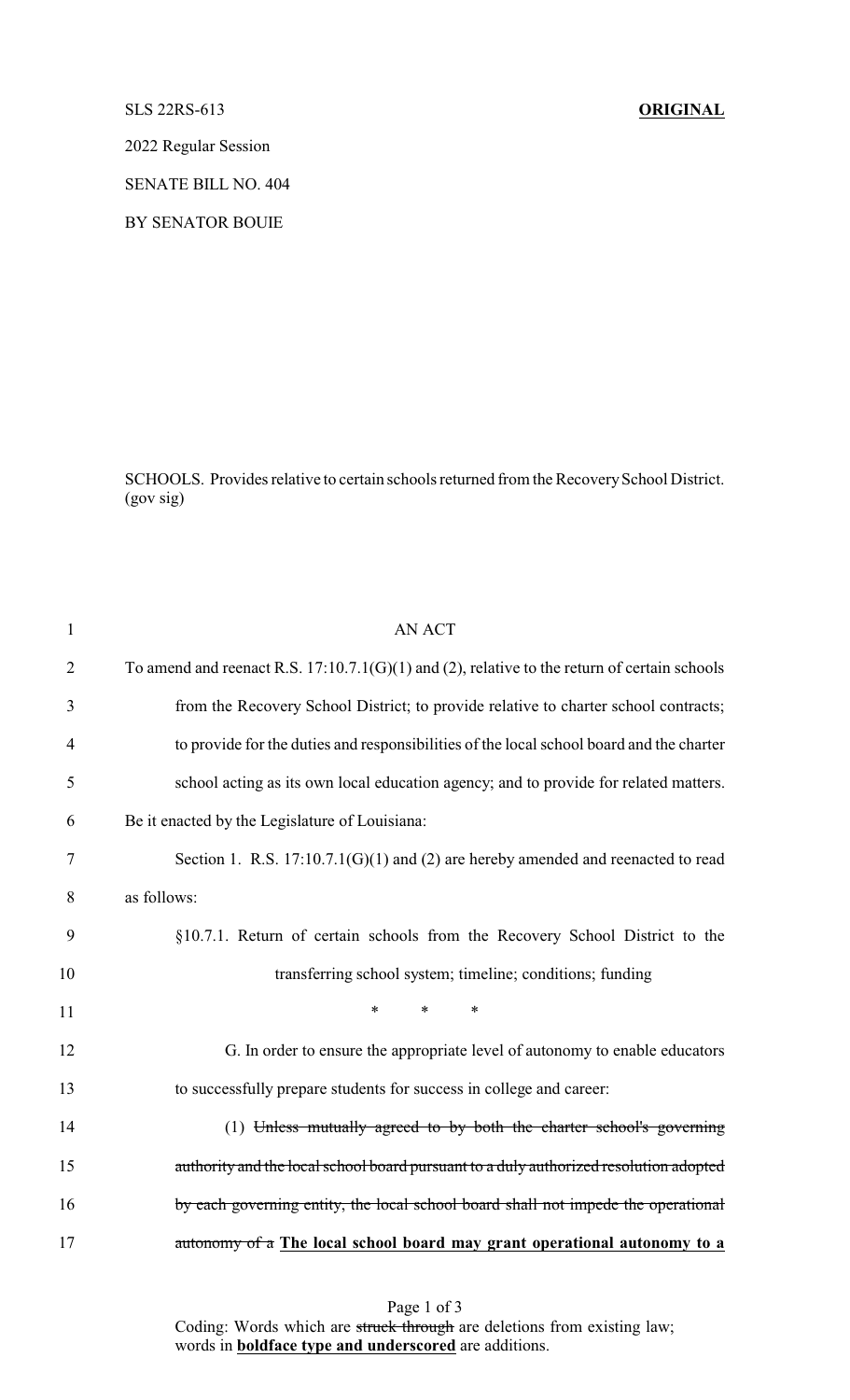| $\mathbf{1}$   | charter school under its jurisdiction in the areas of school programming, instruction, |
|----------------|----------------------------------------------------------------------------------------|
| $\overline{2}$ | curriculum, materials and texts, yearly school calendars and daily schedules, hiring   |
| 3              | and firing of personnel, employee performance management and evaluation, terms         |
| 4              | and conditions of employment, teacher or administrator certification, salaries and     |
| 5              | benefits, retirement, collective bargaining, budgeting, purchasing, procurement, and   |
| 6              | contracting for services other than capital repairs and facilities construction. The   |
| $\tau$         | areas of operational autonomy granted to the charter school's governing                |
| 8              | authority by the local school board shall be defined in the charter school's           |
| 9              | contract. The local school board shall not impede any operational autonomy             |
| 10             | granted in the charter school's contract.                                              |
| 11             | (2) Each Type 3B charter school and, with With the approval of the local               |
| 12             | school board, any other type of charter school under the board's jurisdiction may act  |
| 13             | as its own local educational agency for one or more funding purposes or statutory      |
| 14             | definitions, in accordance with R.S. 17:3995, and rules adopted by the State Board     |
| 15             | of Elementary and Secondary Education.                                                 |
| 16             | $\ast$<br>$\ast$<br>∗                                                                  |

 Section 2. This Act shall become effective upon signature by the governor or, if not signed by the governor, upon expiration of the time for bills to become law without signature by the governor, as provided by Article III, Section 18 of the Constitution of Louisiana. If vetoed by the governor and subsequently approved by the legislature, this Act shall become effective on the day following such approval.

> The original instrument and the following digest, which constitutes no part of the legislative instrument, were prepared by Cheryl Serrett.

DIGEST SB 404 Original 2022 Regular Session Bouie

Present law provides for the return of schools that were in academic crisis from the Recovery School District to the transferring school system. Provides the process by which the schools shall be returned and the powers and duties of such schools and the local school board.

Present law prohibits the local school board from impeding the operational autonomy of charter schools and lists areas of operational autonomy.

Proposed law allows the local school board to grant operational autonomy to each charter school through the charter contract. Further clarifies the local school board shall not impede

Page 2 of 3

Coding: Words which are struck through are deletions from existing law; words in **boldface type and underscored** are additions.